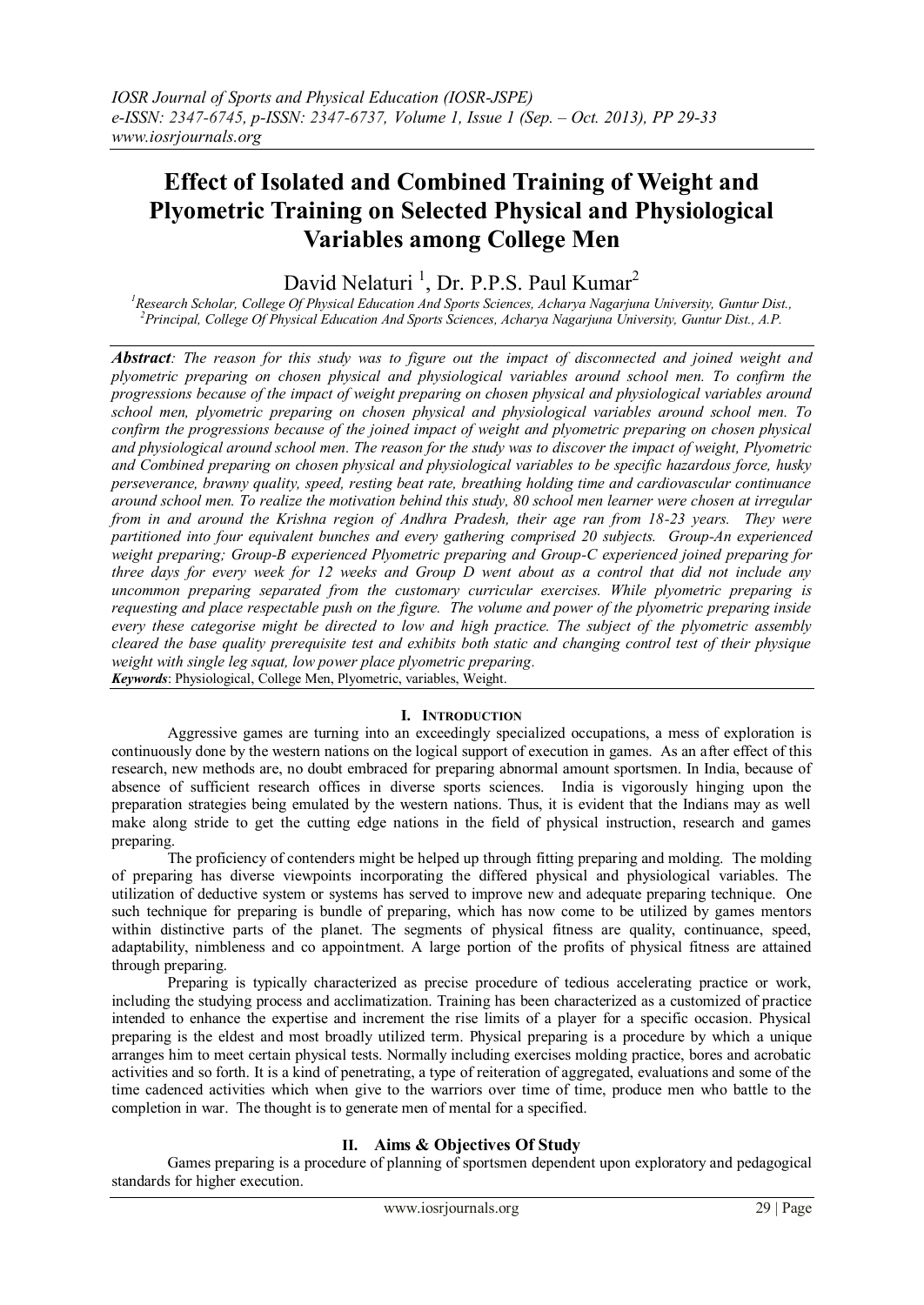The major point of games preparing is to realize abnormal amount execution. The games execution depends all in all on physical fitness. Sports action is a physical movement, which is not conceivable without these engine capabilities. Along these lines the change of physical fitness or engine capabilities is central point of games preparing. The methodology of change of engine capabilities is called molding. The physical fitness or condition is the entirety of fine engine capabilities in particular quality, speed, perseverance, adaptability and coordinative capacities. These fine engine capabilities and their unpredictable structure (e.g., Strength, persistence, unstable quality and so forth.) are the fundamental essentials for human engine movements. Therefore, the games execution in all games depends to an extraordinary degree on these capabilities. The change and upholds of physical fitness or condition is the most imperative point of games preparing. Each games requires an alternate sort and level of physical condition and as outcome an alternate sort of fitness

Preparing or molding is needed for diverse sports. General physical fitness is the level of different engine capabilities, paying little respect to any games, which the sportsman has. The commitment of general physical fitness towards sports execution is backhanded. But it might as well never be ignored that particular physical fitness depends all in all on the general physical fitness.

#### **III. METHODS & MATERIALS**

#### *A. Plyometric training*

Plyometric preparing is particular work for the improvement of touchy Power. It is a preparation strategy to be utilized within conjunction with other power advancement system in a complete preparing programme to enhance the relationship between most extreme quality and dangerous [power. In most sports occasions there is occasional enough opportunity to advance most extreme quality which takes 5 to 7 seconds. Most dangerous ballistic developments don't take that long. Therefore the premium is on producing the higher conceivable compel in the most limited time of time and diminishing or ceasing this constrain at the closure of the movement. With this target plyometric preparing has an essential part in preparing and additionally recovery programme. Objective plyometric preparing has essential part in preparing and in addition restoration programme.

Plyometric preparing improves the tolerance of the muscles for expanded extends loads. This expanded tolerance improves productivity in the stretch shortening cycle of muscles movement. During the extending of muscles activity a more stupendous measure of flexible vigor is archived in muscles. This flexible vigor is then diminished in the accompanying concentric movement to make it solid. The way to this is a short coupling time, which is the time it takes for the muscles to switch from the lengthening/yielding stage. This leads us to principal standards of plyometric preparing. The rodent, not the extent of the stretch is the thing that confirms the use of flexible vigor and exchange of concoction vigor into mechanical work.

#### *B. Weight Training*

Power is a crucial part for most games and recreations. The entire player needs to utilize a mess of hazardous power joined together with speed and quality. The player is acknowledged to be in exceptional shape when he has the ability to utilize the Power adequately, joined together with aptitude. Explosive Power could be produced through weight preparing activities, as well as quality and adaptability. A fit figure is a fusion of quality suppleness and stamina. Training can carry out the shrouded potential of the form to a degree far past ordinary limit. Weight preparing aides in diminishing push and helps the players understand his hazardous quality or Power. The most stupendous playing point of weight preparing is that particular muscle gatherings could be practiced to carry out their hazardous quality. For instance, a thief who utilizes his leg muscle as a part of footwork, leg pushes and so forth. Many as well practice weight preparing for leg and calf muscles. The remarkable characteristic of weight preparing is the control and exactness that is licenses.

Weight preparing is a fitness action, as well as fabricates imperviousness to damages. This preparation is likewise valuable to harmed players who, with the right sort of activities have the ability to recuperate from the harm all the more rapidly, since debilitated, harmed muscles are fortified to their previous state. The primary thought behind current preparing strategies is to build safety by method of activities steadily. Weight preparing includes the utilization of a muscle or a gathering of muscles against a safety that is spoken to by weight. The more stupendous the safety or weight, the more amazing of the husky exertion (weave mounds and George green-working out with weights). It is essential for the player to warm up legitimately before leaving on weight preparing activities, as this will make his physique muscles plaint and open to the activities that take after. In any practice programme, the best judge to settle on the right measure of weight/resistance is the figure. The player might as well begin with lightweights and increment the poundage continuously. When the practice gets less demanding, he needs to expand the poundage slowly. There are different methods of weight preparing, for example multi-rec centre with diverse practice stations, weight preparing with free weights, for example prescription balls, sand sacks, dump chimes, and bar ringers of distinctive poundage, and so on. The safety is furnished through water driven qualities. The point when there is no supplies promptly accessible, weight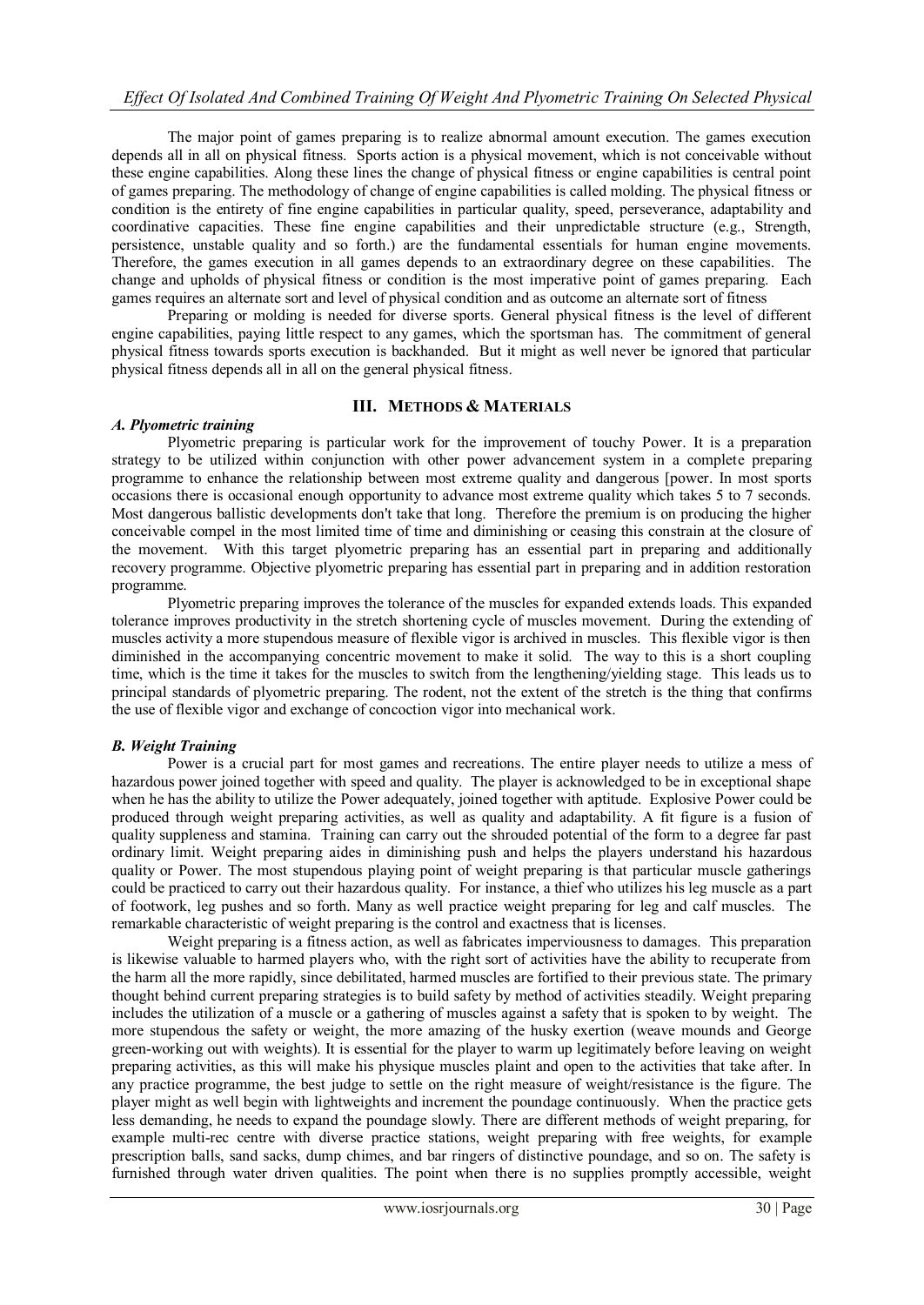preparing can additionally is done with the assistance of an accomplice. Since Kabaddi is a figure contact diversion, safety Power could be improvement in the players with the assistance of accomplices, flexible groups, running against solid wind, playing on an ocean shore, running is shallow water, and so on., Isometric and Isokinetic activities are best suited for advancing quality.

#### **IV. Material Observation, Analysis & Discussion**

With the end goal of this study, parallel bunch outline was utilized within request to realize this reason 80 understudies have been chosen at arbitrary from Krishna area of Andhra Pradesh. They were isolated into four equivalent bunches and designated as trial aggregation A test assembly B exploratory bunch C and control bunch D. Weight preparing was given to test aggregation A. Plyometric preparing was given to test gathering B and joined together preparing was given to exploratory bunch C. Even however, the control assembly was permitted to achieve their day by day physical movement programme; they were not permitted to take part in the trial medicine. The preparation programme was led week by week for three days from 5.00 p.m. to 6.00 p.m. in Indira Gandhi Municipal Stadium, Vijayawada Krishna District of Andhra Pradesh for the time of 12 weeks. The subjects were tried as unstable force, brawny perseverance, bulky quality, Speed, resting beat rate breathing holding time and cardio-vascular continuance at the starting (Pre-test) and at the closure of the exploratory period (Post-test).

| <b>VARIABLES</b>            | <b>TESTS</b>                       |  |
|-----------------------------|------------------------------------|--|
| PHYSICAL VARIABLES          |                                    |  |
| 1. Explosive power          | 1.Standing Board<br>Jump<br>$(\ln$ |  |
| 2. Muscular endurance       | Meters)                            |  |
| 3. Muscular strength        | 2. Bent-knee sit-ups (In numbers)  |  |
| 4. speed                    | 3. Push up (In numbers) (In        |  |
|                             | Numbers per minute)                |  |
|                             | 4.50 yard dash (in seconds)        |  |
| PHYSIOLOGICAL VARIABLES     |                                    |  |
| 1. Cardiovascular endurance | 1. Cooper's 12 minute Run and      |  |
| 2. Breath Holding Time      | walk (in meters)                   |  |
| 3. Resting pulse Rate       | 2. Breath Holding Test<br>(In      |  |
|                             | Seconds)                           |  |
|                             | 3. Manual time taken (radial       |  |
|                             | artery of the<br>wrist<br>(nn)     |  |
|                             | numbers/minutes)                   |  |

#### *Training Programme and Procedure*

Throughout the preparation period bunch An experienced weight preparing, assembly B experienced plyometric preparing and bunch C experienced the joined preparing. The subject of three assemblies experienced their particular preparing programme for three day for every week for 12 weeks. In each day work out one hour which incorporated warm-up and limbering down. plyometric preparing session was 5.00 p.m. to 6.00 p.m. what's more the weight preparing session 5.00 p.m. to 6.00 p.m. also consolidated preparing session 5.00 p.m. to 6. p.m. were planned for twelve weeks. What's more aggregation D went about as control that didn't take an interest in any unique preparing programme. The trial aggregations experienced their particular programme under the supervision of the analyst. The subjects were deliberately screened and addressed about their health status all through the preparation programme. None of the subject had reported any harm.

Training Programme for Weight Training Group 'A'

| DAY              | <b>TRAINING</b>        |
|------------------|------------------------|
| <b>MONDAY</b>    | WEIGHT TRAINING        |
| <b>TUESDAY</b>   | WEIGHT TRAINING        |
| <b>WEDNESDAY</b> | <b>REST</b>            |
| <b>THURSDAY</b>  | <b>WEIGHT TRAINING</b> |
| <b>FRIDAY</b>    | WEIGHT TRAINING        |
| <b>SATURDAY</b>  | <b>REST</b>            |
| <b>SUNDAY</b>    | <b>REST</b>            |

Training Programme for Weight Training Group 'A'

| <b>DAY</b>      | <b>TRAINING</b>     |
|-----------------|---------------------|
| <b>MONDAY</b>   | PLYOMETRIC TRAINING |
| <b>TUESDAY</b>  | PLYOMETRIC TRAINING |
| WEDNESDAY       | <b>REST</b>         |
| <b>THURSDAY</b> | PLYOMETRIC TRAINING |
| <b>FRIDAY</b>   | PLYOMETRIC TRAINING |
| <b>SATURDAY</b> | <b>REST</b>         |
| <b>SUNDAY</b>   | <b>REST</b>         |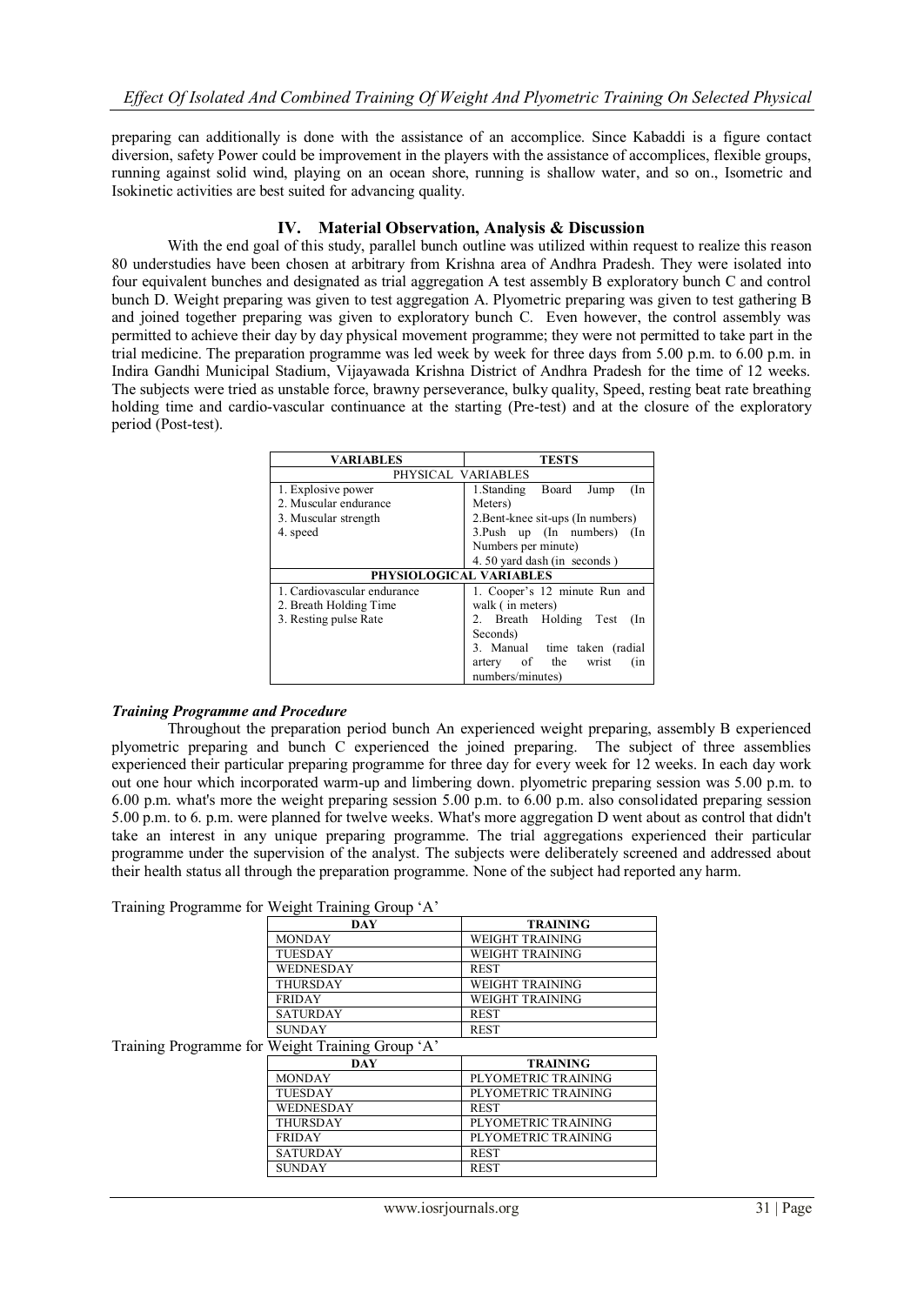Training Programme for Combined Training Group 'C'

| DAY             | <b>TRAINING</b>     |
|-----------------|---------------------|
| <b>MONDAY</b>   | WEIGHT TRAINING     |
| <b>TUESDAY</b>  | PLYOMETRIC TRAINING |
| WEDNESDAY       | <b>REST</b>         |
| <b>THURSDAY</b> | WEIGHT TRAINING     |
| <b>FRIDAY</b>   | PLYOMETRIC TRAINING |
| <b>SATURDAY</b> | <b>REST</b>         |
| <b>SUNDAY</b>   | <b>REST</b>         |

#### **IV. CONCLUSION**

Taking into account the consequence of the study emulating conclusions were drawn. Dangerous Power was essentially enhanced by the weight preparing gathering, Plyometric preparing assembly and joined together preparing assembly when contrasted and control group. Explosive Power was fundamentally enhanced by the consolidated preparing aggregation when contrasted and weight preparing assembly and plyometric preparing group. Explosive Power was altogether enhanced by the plyometric preparing gathering when contrasted and weight preparing group. Muscular persistence was essentially enhanced by the weight taining assembly, plyometric preparing gathering and joined together preparing gathering when contrasted and control group. Muscular perseverance was fundamentally enhanced by the consolidated preparing assembly when contrasted and weight preparing gathering and plyometric preparing group. Muscular continuance was essentially enhanced by the weight preparing gathering when contrasted and plyometric preparing group. Muscular quality was essentially enhanced by the weight preparing gathering, plyometric preparing assembly and joined together preparing assembly when contrasted and control group. Muscular quality was essentially enhanced by the joined together preparing gathering when contrasted and weight preparing gathering and plyometric preparing group. Muscular quality was essentially enhanced by the weight preparing gathering when contrasted and plyometric preparing group. Speed was essentially enhanced by the weight preparing gathering, Plyometric preparing gathering and consolidated preparing gathering when contrasted and control group. Speed was fundamentally enhanced by the joined together preparing assembly when contrasted and weight preparing gathering and plyometric preparing group. Speed was essentially enhanced by the plyometric preparing assembly when contrasted and weight preparing group. Resting beat rate was essentially enhanced by the weight preparing gathering, Plyometric preparing assembly and joined together preparing gathering when contrasted and control group. Resting beat rate was fundamentally enhanced by the consolidated preparing gathering when contrasted and weight preparing assembly and plyometric preparing group. Resting beat rate was essentially enhanced by the weight preparing gathering when contrasted and plyometric preparing group. Breath holding time was fundamentally enhanced by the weight preparing assembly, Plyometric preparing assembly and consolidated preparing gathering when contrasted and control group. There was no huge change in breath holding time when analysed between weight preparing gatherings, Plyometric preparing gathering and joined together preparing group. Cardio vascular continuance was fundamentally enhanced by the weight preparing aggregation, Plyometric preparing gathering and consolidated preparing assembly when contrasted and control group. Cardio vascular persistence was essentially enhanced by the joined together preparing gathering when contrasted and weight preparing assembly and plyometric preparing group. There was no noteworthy in cardiovascular perseverance when looked at between weight preparing gathering and plyometric preparing gathering.

#### **References**

- [1] Avery D. Faigenbaum, Effects of Different Resistance Training Protocols on Upper-Body Strength & Endurance Development. The Journal of Strength and Conditioning Research: Vol. 15, No. 4, pp.459–465.
- [2] Bevan, H.R., Owen, N.J, Cunningham, D.J, Kingsley, M.I., Kilduff, L.P. Complex training in professional rugby players: influence of recovery time on upper-body power output. J Strength Cond Res. 2009 Sep; 23(6):1780-5. doi: 10.1519/JSC.0b013e3181b3f269.
- [3] Daniel Juarez, José M. Gonzalez-Rave, Fernando Navarro (2009). Effects of complex vs. non complex training programs on lower body maximum strength and power Sport Training Laboratory, Faculty of Sport Sciences, University of Castilla La Mancha, Toledo, Spain.
- [4] Daniel W. Robbins, Warren B. Young, David G. Behm & Warren R. Payne (2009) Effects of agonist–antagonist complex resistance training on upper body strength and power development. Version of record first published: 04 Dec 2009.
- [5] Comyns, T.M, Harrison, A.J, Hennessy, L.K. (2010). Effect of squatting on sprinting performance and repeated exposure to complex training in male rugby players. J Strength Cond Res. Mar; 24(3):610-8. doi: 10.1519/JSC.0b013e3181c7c3fc.
- [6] Croucher, Paul E. et al., (2010) Effects of an assisted jump training stimulus on explosive performance. Master's thesis, Wintec.
- [7] Eduardo, J.A.M. Santos, Manuel, A.A.S. Janeira (2008), Effects of Complex Training on explosive strength in adolescent male basketball players. Journal of strength and conditioning research: the research journal of the NSCA.
- [8] Ingle, Lee, Sleap, Mike, Tolfrey, Keith (2010). The effect of a complex training and detraining programme on selected strength and power variables in early Home > Vol 1, No 12 (2010) > Suthakar Krishnaswamy1, Annida Balakrishnan.
- [9] Jones P, Lees A. (2003). A biomechanical analysis of the acute effects of complex training using lower limb exercises. J Strength Cond Res. (2003) Nov; 17(4):694-700.